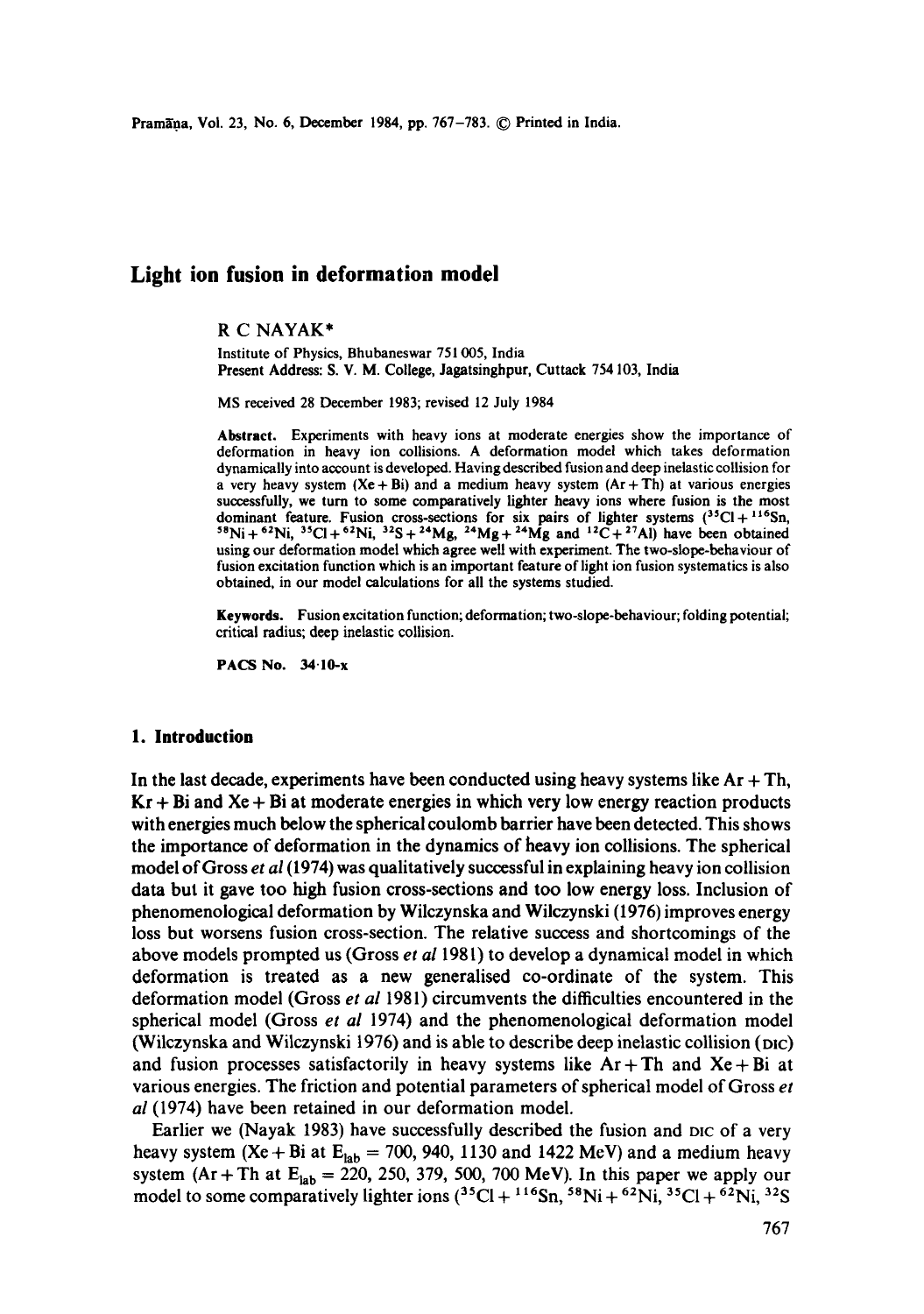$+$  <sup>24</sup>Mg, <sup>24</sup>Mg + <sup>24</sup>Mg and <sup>12</sup>C + <sup>27</sup>Al) some of which have been studied rather recently. In §2 we present the theory of our model in detail. Section 3 gives the results of our calculation and §4 a brief conclusion.

### 2. **Theory**

The geometry of the two colliding nuclei adopted in our deformation model is presented in figure 1. We describe the total system by the collective co-ordinates  $r, \theta$  and  $\alpha$  where  $r = |\mathbf{r}|$  is the distance between the centres of the interacting nuclei,  $\theta$  is the polar angle of r and  $\alpha$  is the spheroidal deformation defined as the ratio of the semi axes perpendicular and parallel to the symmetry axis which is taken to be the line connecting the two centres of the nuclei. To keep the dynamics simple and tractable, we assume that throughout the process of interaction, nose-to-nose symmetry is maintained. This means the symmetry axis is coincident with the major axes of the two colliding nuclei. We assume that at any instant the deformations of the two nuclei are identical. Thus prolate, spherical and oblate shapes of the nuclei are described by different values of  $\alpha$ as:  $\alpha < 1$  prolate,  $\alpha = 1$  sphere, and  $\alpha > 1$  oblate. Thus the deformation of both the nuclei are described by one co-ordinate  $\alpha$ . This is of course a serious over-simplification. Allowing for different deformations  $\alpha_1$  and  $\alpha_2$  for the two nuclei demands the calculation of nuclear potential  $V_N(r, \alpha_1, \alpha_2)$  in three-dimensional parameter space. This was not possible technically. The restriction to coinciding symmetry axes (collinear symmetry axes) may not be a serious simplification because the frictional coupling is very strong and forces the two shapes to follow one another.

### 2.1 *Equations of motion*

The system is described by the lagrangian

$$
L=T-V,
$$

where the kinetic energy  $T$  and potential energy  $V$  are given as

$$
T = \frac{1}{2}\mu r^2 + \frac{1}{2}\mu r^2 \theta^2 + \frac{1}{2}\mu(\alpha)\dot{\alpha}^2,
$$
  
and 
$$
V = V_1(\alpha) + V_2(\alpha) + V_{1c}(\alpha, r) + V_N(\alpha, r).
$$
 (1)

Here  $\mu = A_1 A_2/(A_1 + A_2)$  is the reduced mass of the system and  $V_i$  the self-energies of the nuclei 1 and 2,  $V_i(\alpha, r)$  the coulomb interaction energy between the nuclei with deformation  $\alpha$  when the two centres of mass are at a distance r,  $V_N(\alpha, r)$  the nuclear



**Figure** I. Geometry of two colliding spheroidal nuclei.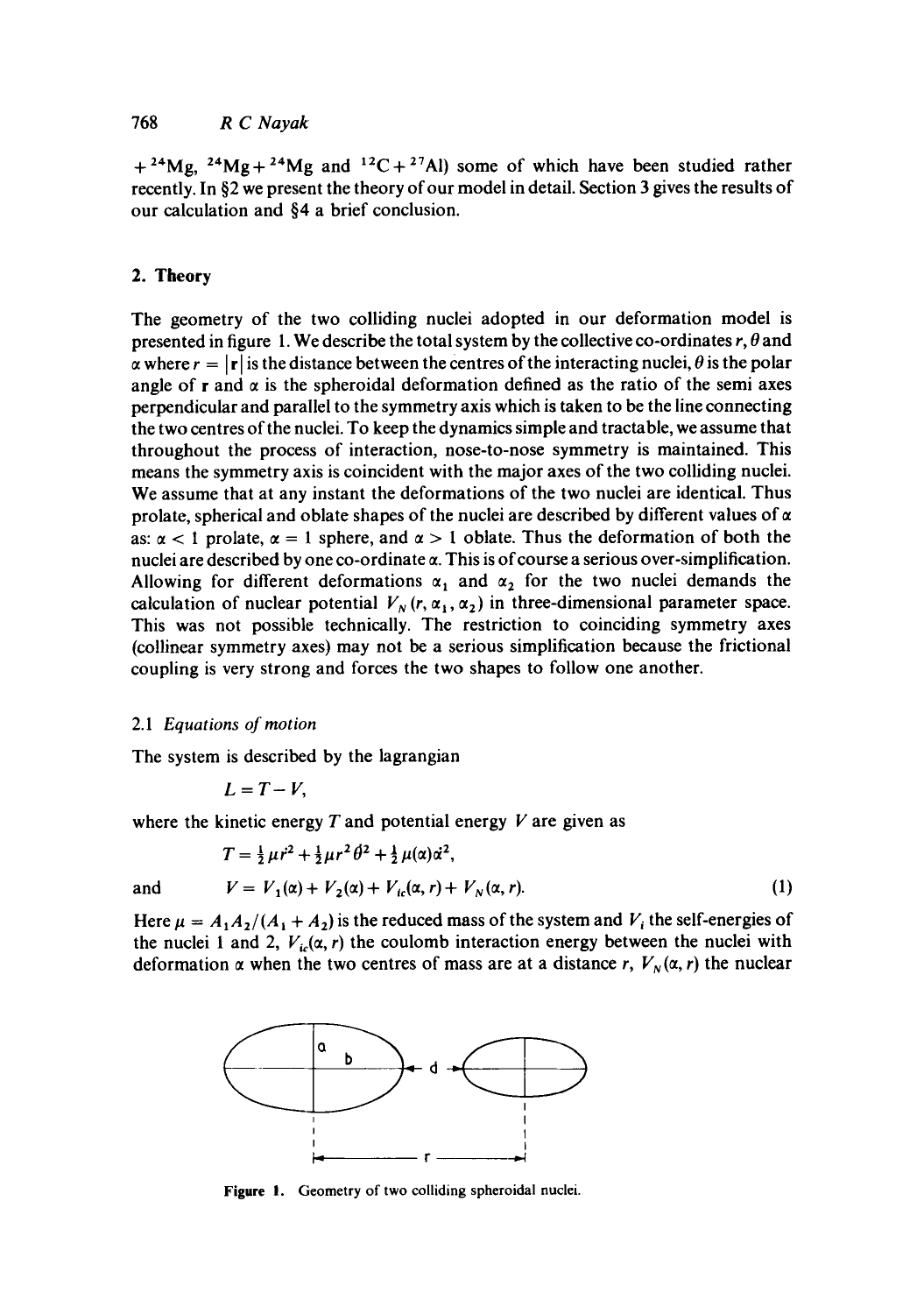interaction energy at deformation  $\alpha$  and separation r and  $\mu(\alpha)$  is the vibrational mass parameter or the mass associated with the deformation degree of freedom.

For dissipative forces we take radial, tangential and vibrational friction. However, unlike in the spherical model we assume that the radial friction force is proportional to the relative velocity of the surface d rather than the velocity of the centres of mass  $\vec{r}$ . We call this as the surface friction. The separating distance  $d$  between the two surfaces when the nuclei are spherical with their centres at a distance  $r$  apart is given as

$$
d=r-(R_1+R_2),
$$

and the surface separation d for identical deformation  $\alpha$  is given as

$$
d = r - (b_1 + b_2) = r - (R_1 + R_2)/\alpha^{2/3}.
$$
 (2)

Here  $R_i$  are the equivalent sharp radii of the spherical nuclei and  $b_i$  the semi major axes of the deformed nuclei. From volume conservation  $b_i = R_i/\alpha^{2/3}$ . From (2)

$$
\partial d/\partial \alpha = (2/3) (R_1 + R_2) \alpha^{-5/3},
$$
  
and 
$$
\dot{d} = \dot{r} + \frac{\partial d}{\partial \alpha} \dot{\alpha}.
$$
 (3)

So  $\dot{r} = 0$ , does not imply  $\dot{d} = 0$ . Thus our friction force has a simple physical meaning. When the two nuclei are in contact and the relative velocity  $\ddot{r}=0$ , the vibration of the shape still continues to give rise to friction. Hence we take the radial friction to be proportional to  $\vec{d}$ , the tangential friction proportional to  $r\vec{\theta}$  and the vibrational friction describing the damping of the isolated nuclei proportional to  $\dot{\alpha}$ . Thus the Raleigh dissipation function

$$
\mathcal{R} = \frac{1}{2} K_r \dot{d}^2 + \frac{1}{2} K_{\theta} r^2 \dot{\theta}^2 + \frac{1}{2} K_{\alpha} \dot{\alpha}^2, \tag{4}
$$

where  $K_r$ ,  $K_\theta$  and  $K_\alpha$  are radial, tangential and vibrational friction coefficients respectively. From the general form of the Lagrangian equation

$$
\frac{\mathrm{d}}{\mathrm{d}t}\frac{\partial L}{\partial \dot{q}} - \frac{\partial L}{\partial q} + \frac{\partial \mathscr{R}}{\partial \dot{q}} = 0,
$$

we can get the respective equations in the three degrees of freedom r,  $\theta$  and  $\alpha$ . Thus the radial equation is

$$
\frac{\mathrm{d}}{\mathrm{d}t}\frac{\partial L}{\partial \dot{r}} - \frac{\partial L}{\partial r} + \frac{\partial \mathscr{R}}{\partial \dot{r}} = 0.
$$

Using (3) and (4) the radial equation becomes

$$
\mu \ddot{r} - \mu r \dot{\theta}^2 + \frac{\partial}{\partial r} \left[ V_{ic}(\alpha, r) + V_N(\alpha, r) \right] + K_r \left( \dot{r} + \frac{\partial d}{\partial \alpha} \dot{\alpha} \right) = 0. \tag{5}
$$

*d dL dL t~l*  Similarly from  $\frac{1}{\sqrt{d}}$   $\frac{1}{\sqrt{d}}$   $\frac{1}{\sqrt{d}}$   $\frac{1}{\sqrt{d}}$   $\frac{1}{\sqrt{d}}$   $\frac{1}{\sqrt{d}}$   $\frac{1}{\sqrt{d}}$   $\frac{1}{\sqrt{d}}$   $\frac{1}{\sqrt{d}}$   $\frac{1}{\sqrt{d}}$   $\frac{1}{\sqrt{d}}$   $\frac{1}{\sqrt{d}}$   $\frac{1}{\sqrt{d}}$   $\frac{1}{\sqrt{d}}$   $\frac{1}{\sqrt{d}}$   $\frac{1}{\sqrt{d}}$ 

$$
\mu r^2 \ddot{\theta} + 2\mu r \dot{r} \dot{\theta} + K_{\theta} r^2 \dot{\theta} = 0. \tag{6}
$$

Using  $\frac{d}{dt} \frac{\partial L}{\partial t} - \frac{\partial L}{\partial t} + \frac{\partial \mathcal{R}}{\partial t} = 0$  and (3), we get  $\alpha$  degree equations as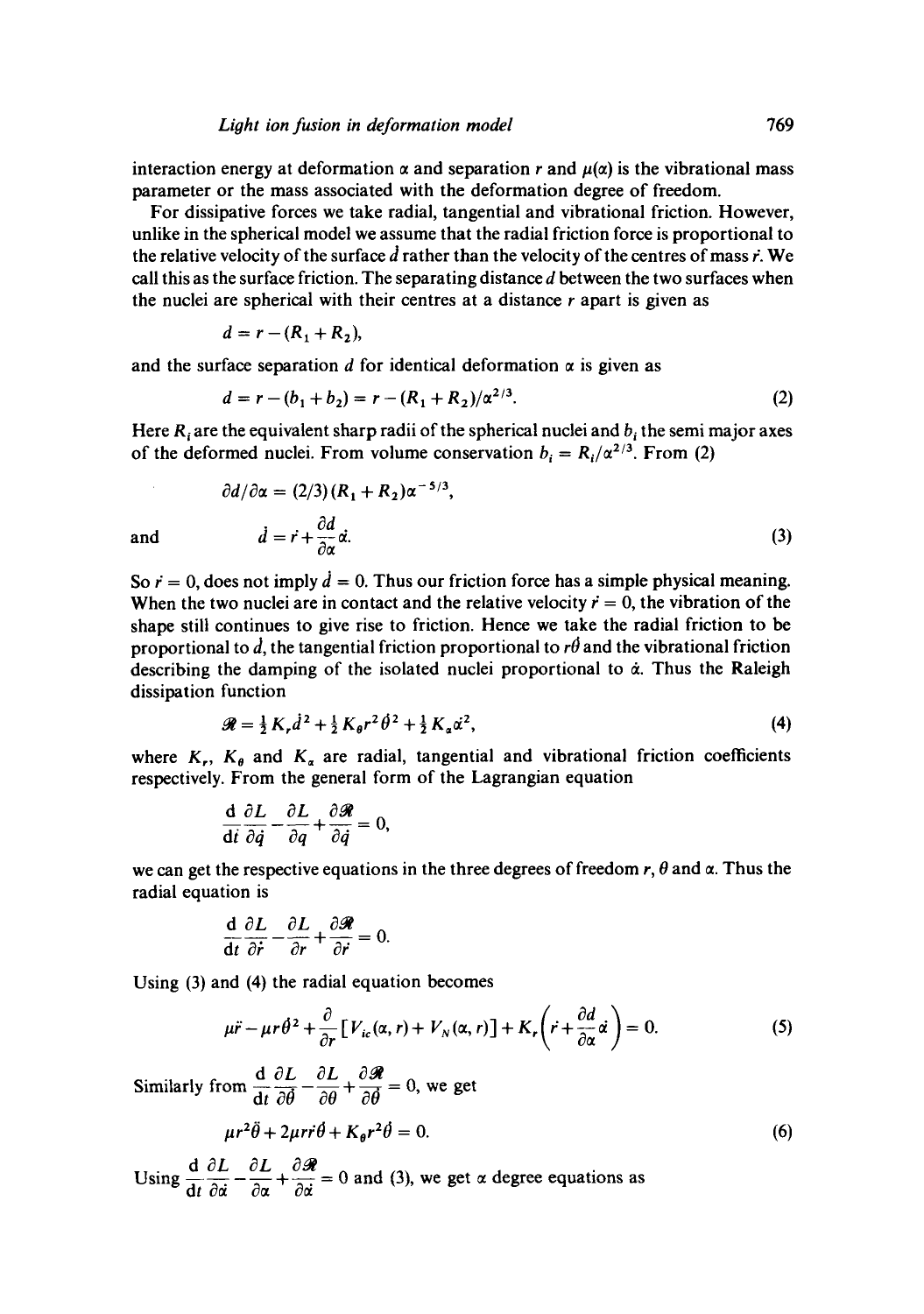$$
\mu(\alpha)\ddot{\alpha} + \frac{1}{2}\frac{\partial\mu(\alpha)}{\partial\alpha}\dot{\alpha}^2 + \frac{\partial}{\partial\alpha}\Big[V_N(\alpha, r) + V_{ic}(\alpha, r) + V_1(\alpha) + V_2(\alpha)\Big] + K_c\Big[\dot{r} + \frac{\partial d}{\partial\alpha} + \dot{\alpha}\left(\frac{\partial d}{\partial\alpha}\right)^2\Big] + K_{\alpha}\dot{\alpha} = 0.
$$
 (7)

Here the vibrational mass  $\mu(\alpha)$  of the two nuclei is the sum of the individual vibrational masses  $\mu_1(\alpha)$  and  $\mu_2(\alpha)$ . For spheroidal deformation  $\alpha$  of a nucleus of mass M<sub>i</sub> and sharp radius  $R_i$ , the vibrational mass  $\mu_i(\alpha)$  is given by Nix (1964) as

$$
\mu_i(\alpha) = \left(1 + \frac{\alpha^2}{2}\right) M_i R_i^2 / 5. \tag{8}
$$

We take the radial and tangential friction form factors as used by Gross *et al* (1974) in the spherical model as

$$
K_r = K_r^0 \left[ \frac{\partial V_N(\alpha, r)}{\partial r} \right]^2,
$$
  
and 
$$
K_\theta = K_\theta^0 \left[ \frac{\partial V_N(\alpha, r)}{\partial r} \right]^2,
$$
 (9)

with the same strengths of friction coefficients

$$
K_{r}^{0} = 0.4 \times 10^{-22} \text{ sec/MeV},
$$
  
\n
$$
K_{\theta}^{0} = 0.001 \times 10^{-22} \text{ sec/MeV}.
$$
 (10)

For vibrational friction coefficient  $K_a$  we use the expression (Deubler and Dietrich 1977)

$$
K_{\alpha} = (16/9)\pi\eta (R_1^3 + R_2^3),\tag{11}
$$

where  $\eta$  is the viscosity coefficient. We took  $\eta = 1 \times 10^{-22}$  MeV sec/fm<sup>3</sup>.

#### 2.2 *Nuclear potential*

To calculate the nuclear interaction potential in the spherical model, the single folding method was used where the interaction energy between two ions 1 and 2 with their centres of mass at a distance  $r$  is given as

$$
V_N^{12}(r) = \int \rho_1(r_1) V_2(|\mathbf{r} - \mathbf{r}_1|) d^3 r_1.
$$
 (12)

Here the nucleus-nucleon potential  $V_2$  between nucleus 2 and a nucleon is folded into the density distribution  $\rho_1$  of nucleus 1 at the position of the nucleon at a distance  $r_1$ from the centre of nucleus 1. In the spherical model the nucleus-nucleon potential and density distributions are diffuse surfaces and the two interacting nuclei are spherical in shape. In our deformation model we follow the same procedure but the interaction energy is calculated for two spheroidally deformed nuclei where deformation  $\alpha = 1$ yields the spherical model result. In our model these distributions are not only functions of separation but also of deformation  $\alpha$  of the nuclei.

Taking an elliptical cross-section of a spheroid of deformation  $\alpha$ , any radius vector r in general is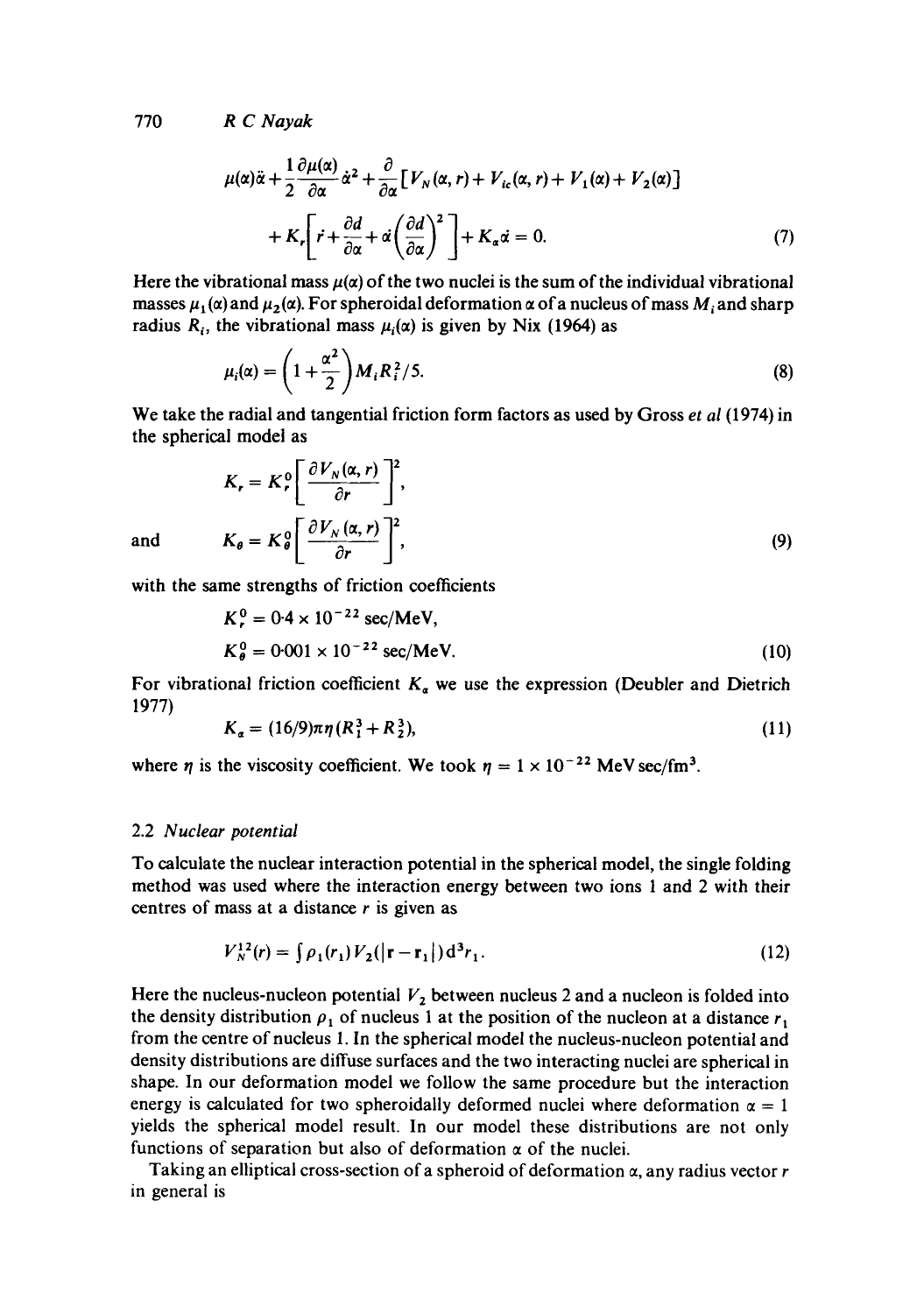*Lioht ion fusion in deformation model* 771

$$
r = \frac{a_i}{\left[1 - \left(1 - \frac{a_i^2}{b_i^2}\right) \cos^2 \psi\right]^{1/2}} = \frac{a_i}{\left[1 - (1 - \alpha^2) \cos^2 \psi\right]^{1/2}},
$$
(13)

where  $\psi$  is the angle that r makes with the semi major axis  $b_i$ . Here  $a_i$  is the semi minor axis and deformation  $\alpha = \alpha_i/b_i$ . Now the potential and the density distribution as functions of deformation  $\alpha$  and angle  $\psi$  is

$$
V_2(|\mathbf{r} - \mathbf{r}_1|, \alpha) = \frac{V_0}{1 + \exp\left(\frac{|\mathbf{r} - \mathbf{r}_1| - R_{2P}(\alpha, \psi)}{a_p}\right)},
$$

and  $\rho_1 (r_1, \alpha) = \frac{P_0}{1 + \exp \left( \frac{r_1 - R_{1D}(\alpha, \psi)}{1 + \exp \left( \frac{r_1 - r_2(\alpha, \psi)}{1 + \exp \left( \frac{r_1}{r_1 - r_2(\alpha, \psi)}{1 + \exp \left( \frac{r_1}{r_1 - r_2(\alpha, \psi)}{1 + \exp \left( \frac{r_1}{r_1 - r_2(\alpha, \psi)}{1 + \exp \left( \frac{r_1}{r_1 - r_2(\alpha, \psi)}{1 + \exp \left( \frac{r_1}{r_1 - r_2(\alpha, \psi)}{1 + \exp \left$ 

where the half radius  $R_{2p}$  for potential and  $R_{1p}$  for density distribution are functions of  $\alpha$  and  $\psi$  (using (13))

$$
R_{2P}(\alpha, \psi) = \frac{a_{2P}}{[1 - (1 - \alpha^2)\cos^2 \psi_P]^{1/2}},
$$
  
and 
$$
R_{1D}(\alpha, \psi) = \frac{a_{1D}}{[1 - (1 - \alpha^2)\cos^2 \psi_D]^{1/2}}.
$$
 (15)

Here  $\psi_p$  and  $\psi_p$  are the angles for potential and density distribution respectively. Potential  $V_2$  and density distribution  $\rho_1$  are taken in the fermi distribution form and do not have sharp boundaries;  $a_p$ ,  $a_p$  are diffuseness coefficients for potential and density distribution respectively,  $V_0$  is the strength of the nuclear potential and  $\rho_0$  is the central density. We have taken the following parameters used by Gross *et al* (1974)

$$
V_0 = -50
$$
 MeV;  $\rho_0 = 0.17$ /fm<sup>3</sup>;  $a_P = 0.65$  fm  $a_D = 0.54$  fm;  
\n $R_{IP}^0 = 1.25 A_l^{1/3}$  fm;  $R_{IP}^0 = 1.12 A_l^{1/3} - 0.86 A_l^{-1/3}$  fm.

Here  $R_{iP,D}^0$  refer to the spherical nuclei. The semi axes of the deformed nuclei can be expressed in terms of radii of equivalent spheres. Thus from volume conservation, the semi axes  $a_i$  and  $b_i$  for potential and density are

$$
a_{iP,D} = R_{iP,D}^{0} \alpha^{1/3},
$$
  
\n
$$
b_{iP,D} = R_{iP,D}^{0} / \alpha^{2/3}.
$$

For two spheroidally-deformed nuclei of deformation  $\alpha$  centres separated by a distance r, the single folding potential is

$$
V_N^{12}(r,\alpha) = \int V_2(|\mathbf{r} - \mathbf{r}_1|, \alpha) \rho_1(r_1, \alpha) d^3 r_1.
$$
 (16)

But  $V_N^{12}(r, \alpha) \neq V_N^{21}(r, \alpha)$ . Therefore a symmetrised form of the potential is used in our calculation taking the average potential as

$$
V_N(r,\alpha) = \frac{V_N^{12}(r,\alpha) + V_N^{21}(r,\alpha)}{2}.
$$
 (17)

The potential is calculated numerically using cylindrical co-ordinates.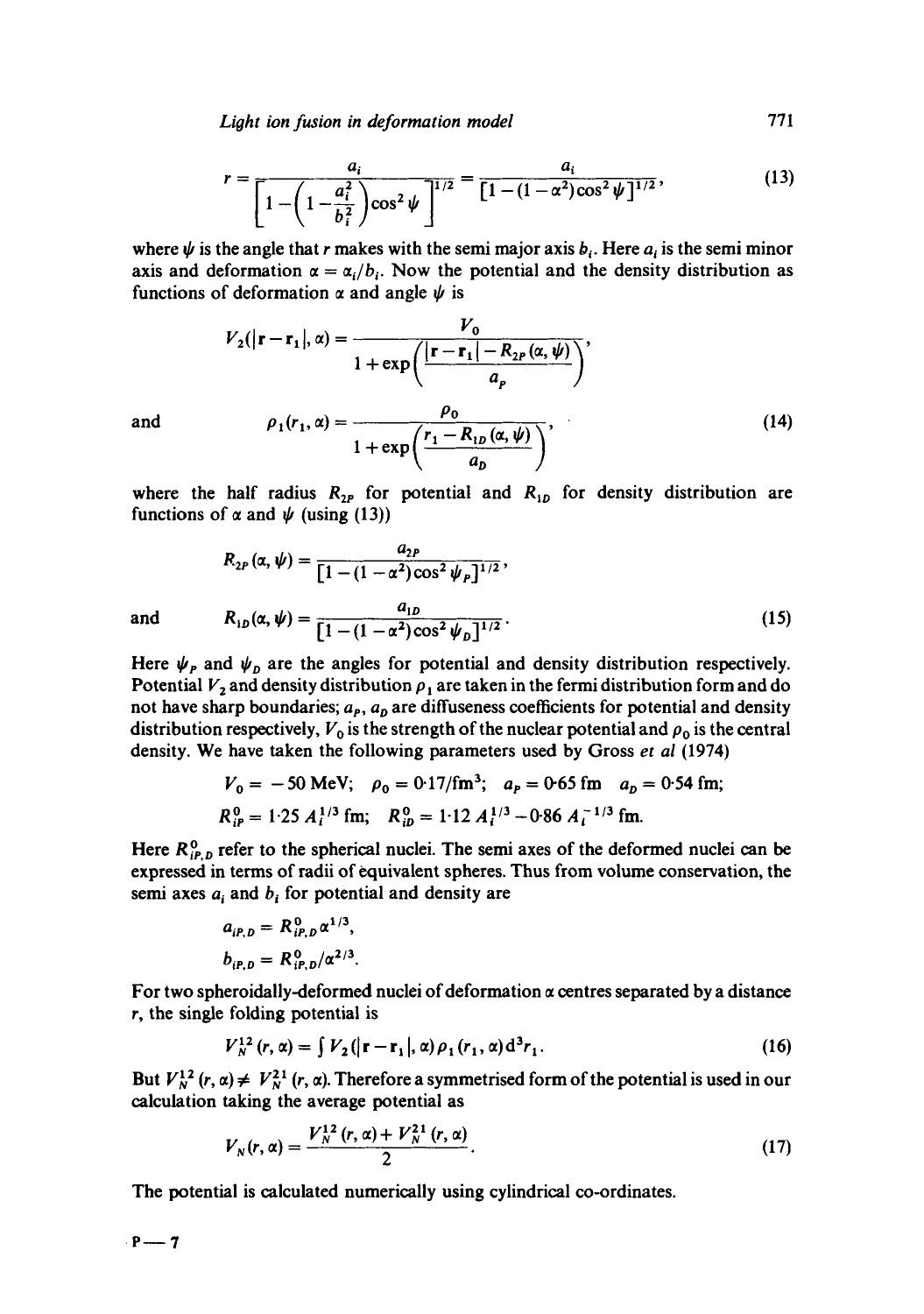#### 2.3 *Coulomb interaction eneroy*

In the spherical model coulomb interaction energy of two interacting spherical nuclei is given as  $Z_1 Z_2 e^2/r$ . But this point charge approximation is not valid for spheroidally deformed nuclei. Interaction coulomb energy between two spberoidally deformed nuclei is given in detail by Hirschfeider *et al* (1954) and Nix (1964). It is obvious that this interaction will be dependent on deformation  $\alpha$  and r, the distance between the charge centres.

The interaction coulomb energy of two separated charge distributions is given as a multipol¢ summation. Assuming that the symmetry axes of the two charge distributions are coplanar and collinear, a very simplified expression results. The interaction coulomb energy of the two deformed drops as a function of r and  $\alpha$  is

$$
V_{ic}(\alpha, r) = (Z_1 Z_2 e^2/r)(S_1 + S_2 - 1 + S),
$$
\n(18)

where

$$
S_{1,2}(\lambda, 0) = 0.75 \left( \frac{1}{\lambda} - \frac{1}{\lambda^3} \right) \log \left( \frac{1 + \lambda}{1 - \lambda} \right) + \frac{3}{2\lambda^2}
$$
 for prolate  

$$
S_{1,2}(w, 0) = 1.5 \left( \frac{1}{w} + \frac{1}{w^3} \right) \tan^{-1} w - \frac{3}{2w^2}
$$
 for oblate.

Here  $\lambda^2 = (b^2 - a^2)/r^2$ ; *b* the semi major axis of the prolate drop; *a* the semi minor axis of the prolate drop and  $r$  the separating distance between centres of charge distribution. For the oblate case  $w^2 = -\lambda^2$ ; subscripts 1 and 2 in  $S_{1,2}$  refer to nucleus 1 and nucleus 2.

S in (18) for two interacting prolate charge distributions is

$$
S = \sum_{j=1}^{\infty} \sum_{k=1}^{\infty} \frac{3}{(2j+1)(2j+3)} \times \frac{3}{(2k+1)(2k+3)} \times \frac{(2j+2k)!}{2j! \, 2k!} \lambda_1^{2j} \lambda_2^{2k},\qquad(19)
$$

and for oblate charge drops

$$
S = \sum_{j=1}^{\infty} \sum_{k=1}^{\infty} \frac{3}{(2j+1)(2j+3)} \times \frac{3}{(2k+1)(2k+3)}
$$
  
 
$$
\times \frac{(2j+2k)!}{2j! 2k!} (-1)^{j+k} w_1^{2j} w_2^{2k}.
$$
 (20)

 $\lambda_1$ ,  $\lambda_2$  refer to nucleus 1 and 2 respectively. For prolates

$$
\lambda_i^2 = (b_i^2 - a_i^2)/r^2 = b_i^2 (1 - \alpha^2)/r^2
$$

and

$$
\alpha = \frac{a_i}{b_i} = \frac{\text{semi axis perpendicular to the symmetry axis}}{\text{semi axis parallel to the symmetry axis}}
$$

For oblates  $w_i^2 = -\lambda_i^2 = (a_i^2 - b_i^2)/r^2 = b_i^2 (\alpha^2 - 1)/r^2$ . For oblates  $a_i > b_i$  and hence deformation  $\alpha > 1$ . For prolates  $a_i < b_i$  and hence deformation  $\alpha < 1$ . For spheres  $a_i = b_i$  and hence deformation  $\alpha = 1$ .

In actual calculation we find that  $\sum_{n=1}^{\infty}$  can be taken care of by limiting j and k up j=l k=l to 5. For  $\frac{\partial}{\partial r}V_{ic}(\alpha, r)$  and  $\frac{\partial}{\partial \alpha}V_{ic}(\alpha, r)$  we have taken the derivatives for appropriate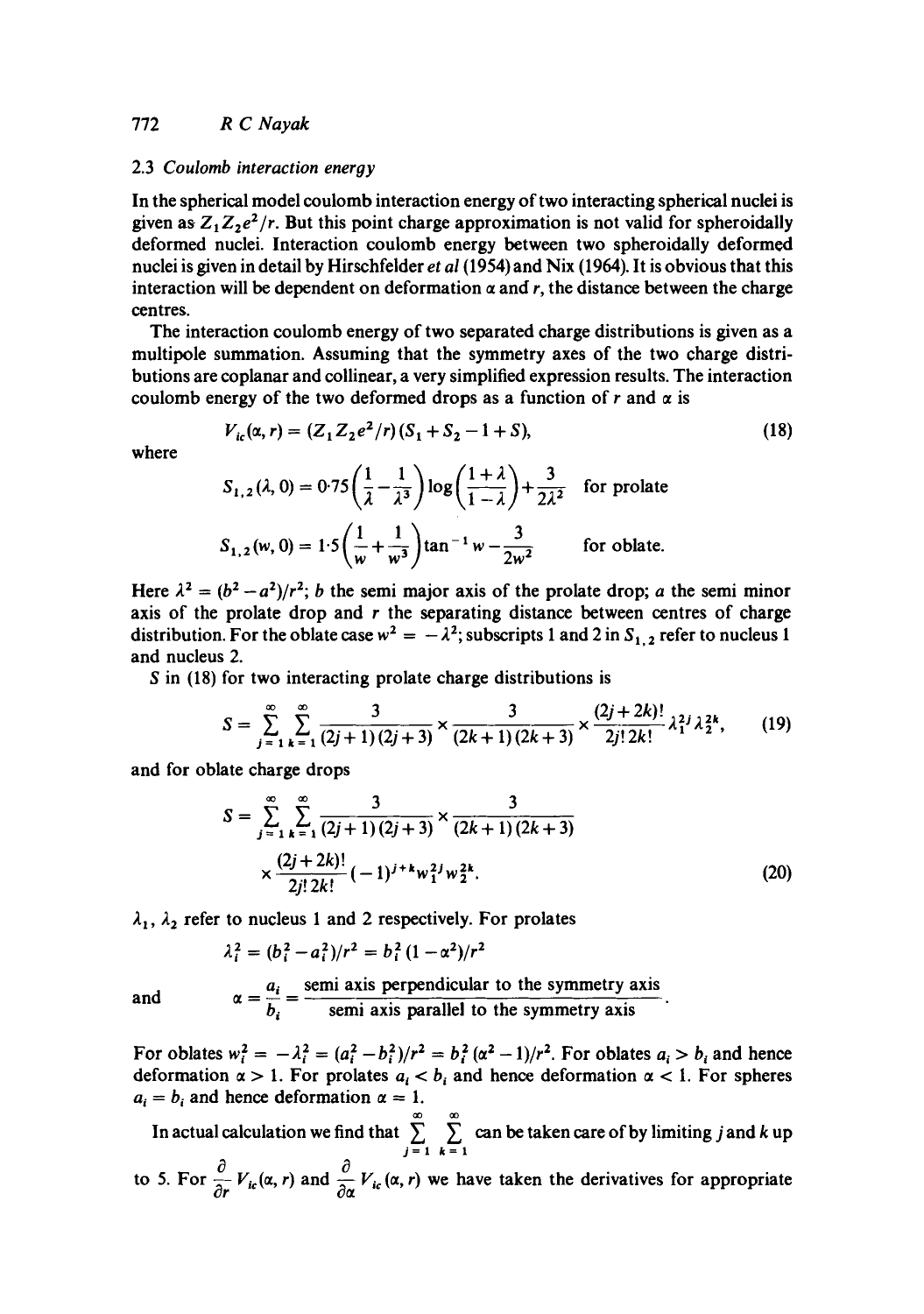shapes in our calculation for two interacting spheres  $S_1 = S_2 = 1$ . For interacting spheres as seen from (19)  $\lambda_i = 0$  and hence  $S = 0$ . So interaction coulomb energy of the two spheres from (18) simplifies to

$$
V_{ic}(\alpha=1,r)=Z_1Z_2e^2/r
$$

which is a very familiar expression of point charge approximation. Equation (18) presents a rather general and simple expression for coulomb interaction of two spheroidally deformed charge-drops maintaining nose-to-nose symmetry.

### 2.4 *Self energies*

For our purpose the self energies of the projectile and target will only consist of coulomb and surface terms which are only shape dependent. So  $V_1(\alpha)$ ,  $V_2(\alpha)$  used in (1) can be written as

$$
V_1(\alpha) = V_1^{\text{CSE}}(\alpha) + V_1^{\text{SSE}}(\alpha),
$$

where CSE means coulomb self-energy and ssE means surface self-energy. For spheroidal deformation  $\alpha$  these quantities are given by Nix (1964) as

$$
V_1^{\text{CE}}(\alpha) = {}^{1}E_c^0 \frac{\alpha^{2/3}}{2(1-\alpha^2)^{1/2}} \log \left[ \frac{1+(1-\alpha^2)^{1/2}}{1-(1-\alpha^2)^{1/2}} \right] \text{ prolate } \alpha < 1,
$$
  
\n
$$
= {}^{1}E_c^0 \alpha^{2/3} \frac{\tan^{-1}(\alpha^2-1)^{1/2}}{(\alpha^2-1)^{1/2}} \text{ oblate } \alpha > 1,
$$
  
\n
$$
= {}^{1}E_c^0 = \frac{3}{3} Z^2 e^2 / R_1 \text{ sphere } \alpha = 1,
$$
  
\n
$$
V_1^{\text{SSE}}(\alpha) = {}^{1}E_s^0 \alpha^{2/3} \left[ 1 + \frac{\sin^{-1}(1-\alpha^2)^{1/2}}{\alpha(1-\alpha^2)^{1/2}} \right] \text{ prolate } \alpha < 1,
$$
  
\n
$$
= {}^{1}E_s^0 \frac{\alpha^{2/3}}{2} \left[ 1 + \frac{\log(\alpha^2-1)^{1/2} + \alpha}{\alpha(\alpha^2-1)^{1/2}} \right] \text{ oblate } \alpha > 1,
$$
  
\n
$$
= {}^{1}E_s^0 = a_s (1 - K I^2) A_1^{2/3} \text{ sphere } \alpha = 1.
$$

Subscript and superscript 1 refers to nucleus 1.  $^{1}E_{c}^{0}$  and  $^{1}E_{s}^{0}$  are the sce and sse of the spherical nucleus 1. The surface energy parameter  $a_s = 17.9439$  MeV, the surface energy constant  $K = 27.9198/15.4941$  and the neutron asymmetry term  $I = (N<sub>i</sub>)$  $-Z_i/A_i$ ,  $N_i$ ,  $Z_i$  and  $A_i$  being neutron, proton and mass number of the nucleus.

#### 2.5 *Fusion cross-section*

The asymptotic de Broglie wavelength  $(\lambda \text{ at } \infty)$  is small compared to the dimension of the colliding nuclei even for light colliding systems. For a light system like <sup>24</sup>Mg + <sup>24</sup>Mg above coulomb barrier  $V_{CB}$  (= 22 MeV) at  $E_{cm} = 24.7$  MeV,  $\lambda_{\infty}$ = 0.26 fm whereas the dimension of the colliding nuclei  $R_1 + R_2 = 7$  fm. With increase in incident energy  $\lambda_{\alpha}$  decreases. So classical mechanics is expected to work well to describe ion-ion collision phenomena even for light systems. So the motion of the projectile can be described in terms of impact parameter or angular momentum. Using a sharp cut-off approximation the fusion cross-section  $\sigma_{CF}$  is given as

$$
\sigma_{\rm CF} = \pi \lambda_{\infty}^2 (l_{\rm cr} + 1)^2
$$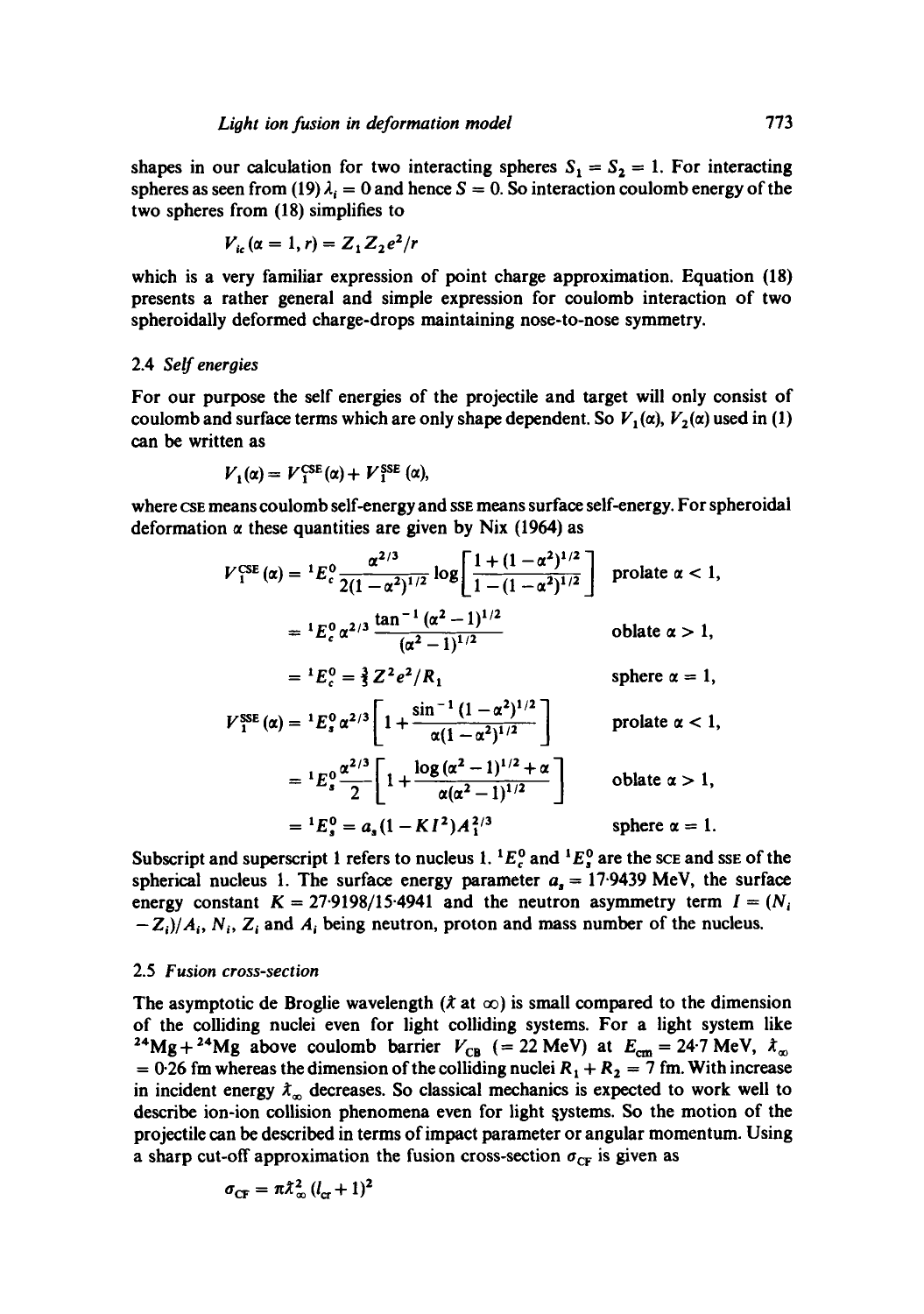where the critical angular momentum  $L_{cr} = l_{cr} \hbar$  corresponds to that trajectory at and below which all trajectories lead to fusion. Often  $\sigma_{CF}$  is taken to be

$$
\sigma_{\rm CF} = \pi \lambda_{\infty}^2 l_{\rm cr}^2.
$$

In our calculation we use

$$
\sigma_{\rm CF} = \pi \lambda_{\infty}^2 \left( l_{\rm cr} + \frac{1}{2} \right)^2. \tag{21}
$$

Galin *et al* (1974) proposed a model called the critical distance approach model to describe fusion charactoristics. According to this model if the projectile reaches a certain distance  $R_{cr}$  (critical distance) from the target, then it will be captured leading to fusion. In this model the expression for fusion cross-section  $\sigma_{CF}$  is

$$
\sigma_{\rm CF} = \pi R_{\rm cr}^2 \left( 1 - \frac{V_{\rm cr}}{E_{\rm cm}} \right). \tag{22}
$$

This formula of Galin *et al* (1974) was suitable for high energy fusion data. Gutbrod *et al* (1973) also used a somewhat similar formula to describe low energy fusion data as

$$
\sigma_{\rm CF} = \pi R_B^2 \bigg( 1 - \frac{V_{\rm CB}}{E_{\rm cm}} \bigg),\tag{23}
$$

where  $R_B$  is the coulomb barrier radius and  $V_{CB}$  is the coulomb barrier. Glas and Mosel (1975) had tried to reconcile these two seemingly different formulae which refer to two different regions of energy. The plot of  $\sigma_{CF}$  vs  $E_{cm}^{-1}$  should have two straight lines of different slopes with a bend in between. Most of the experimental fusion cross-section data show the two-slope behaviour which is a very important feature of the capture process.

## 2.6 *Calculation of potentials for lighter systems*

The nuclear interaction potentials  $V_N(r, \alpha)$  for six lighter pairs of nuclei have been calculated using the shape-dependent generalised single folding method of (16). These potentials were calculated at different deformations starting from  $\alpha = 0.62$  to  $\alpha = 1.24$ at intervals of 0<sup>-02</sup> for r ranging roughly from 2 fm  $<(R_{1p}+R_{2p})$  to about 18 fm at regular intervals of  $0.5$  fm. For example, for  $(Cl + Sn)$  system, we have generated the nuclear interaction potential  $V_N$  for  $\alpha = 0.62, 0.64, 0.66...$  1, 1.02, 1.04, ... 1.20, 1.22, 1.24 and for each  $\alpha$  the nuclear interaction potential  $V_N$  is calculated for  $r = 7, 7.5$ ,  $8 \ldots 12$ ,  $12.5 \ldots 17.5$  and 18 fm for 23 values of r at regular intervals of 0.5 fm. The potentials at a given  $\alpha$  and all r have been fitted into a polynomial form

$$
V_N(r,\alpha) = -\sum_{n=1}^5 A_n(\alpha)(r-R)^{n-1}\log\left[1+\exp\left(-\frac{r-R}{a(\alpha)}\right)\right],\qquad (24)
$$

where  $R = 1.3 (A_1^{1/3} + A_2^{1/3})$ ,  $A_i$  being masses of the projectile and target. For potential  $V_{\dot{N}}$  at each deformation  $\alpha$ , we vary the diffuseness coefficient a till we get the best fit. Thus for each  $\alpha$ , we get a fixed diffuseness coefficient  $a$  and a set of polynomial coefficients  $A_1$ ,  $A_2$ ,  $A_3$ ,  $A_4$  and  $A_5$ . Therefore  $A_n$ 's and a's are  $\alpha$  dependent. The nuclear interaction potentials at a given deformation as a function of  $r$  are presented in figures 2-4.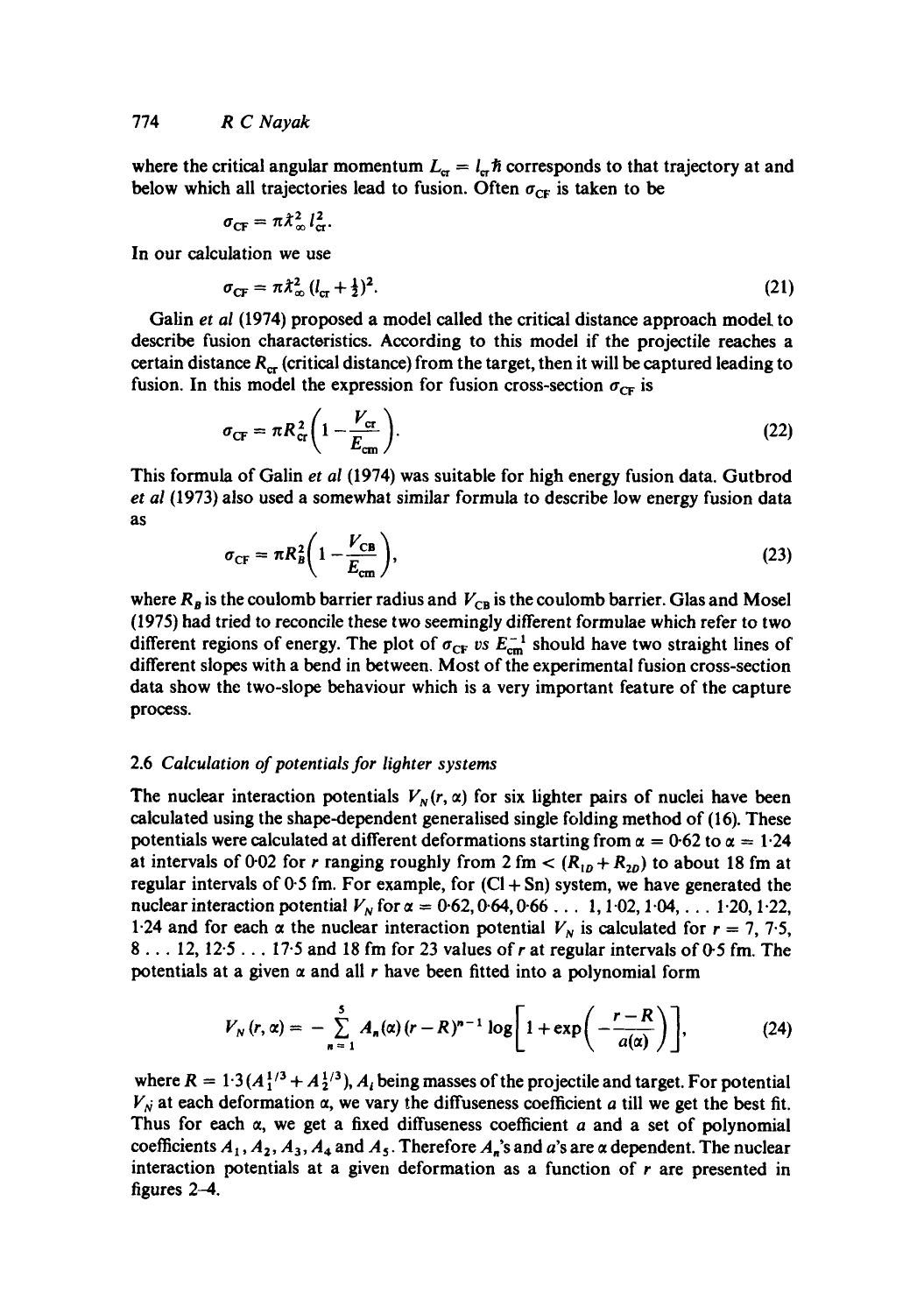

Figure 2. The nuclear interaction potential energy  $V_N$  vs r for different deformations.



Figure 3. Same as figure 2.



Figure 4. Same as figure 2.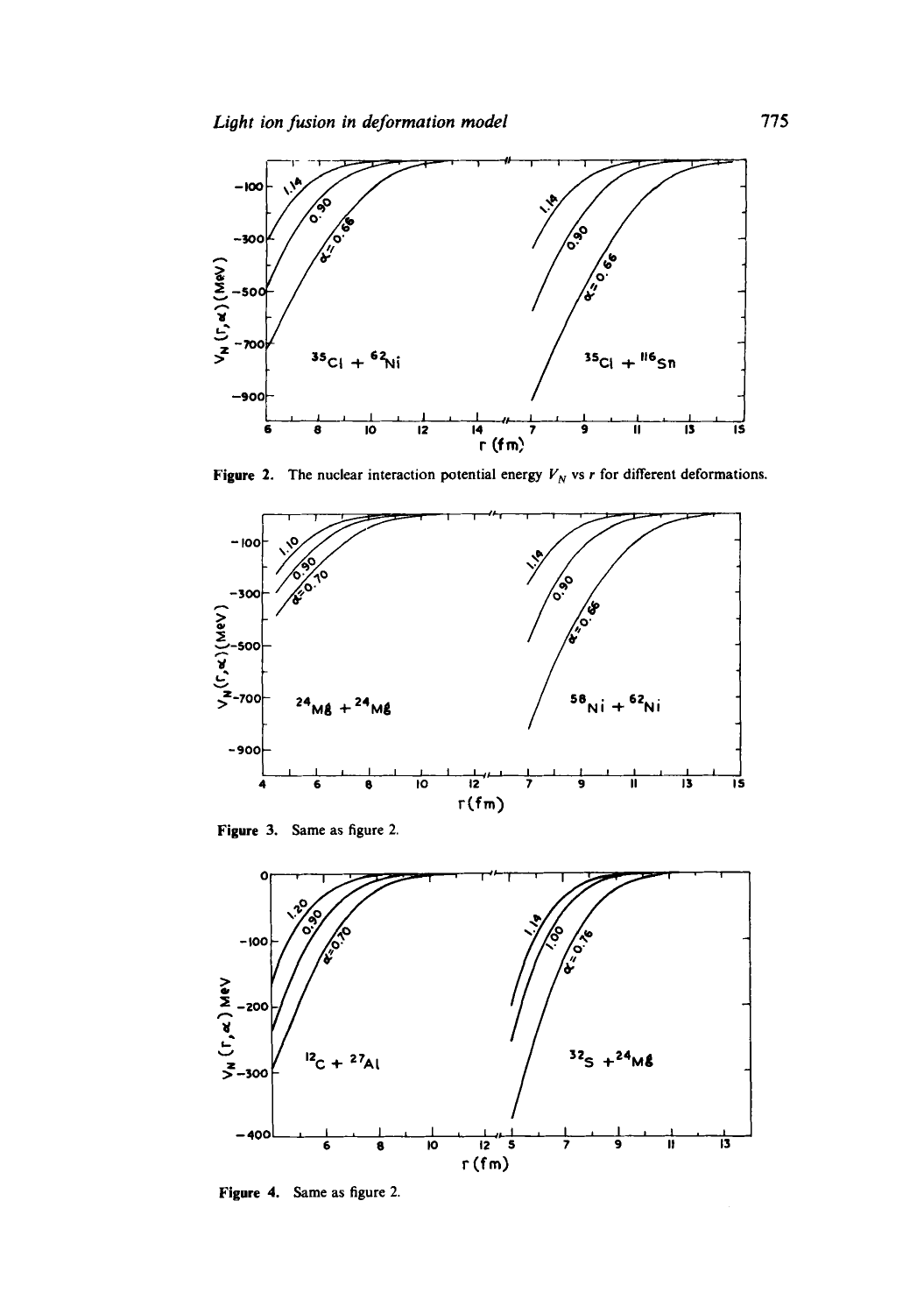## **3. Results and discussion**

We have calculated the nuclear interaction potential  $V_N$  as a function of inter-nuclear separation r and deformation  $\alpha$  for six lighter systems using the generalised folding method. It is often argued that the folding model gives nuclear potentials which are unrealistic at short distances. It is true that folding potentials are too attractive and do not adhere to Pauli and other correlation effects properly. But for low and medium energy heavy ion interactions, only the tail region of the potential is relevant. Therefore it is irrelevant how deep it is beyond the interaction region. In the interaction region, it is neither too deep nor too shallow. Also it is interesting to note that for a given system as the nuclei become more and more elongated (prolate shapes with  $\alpha$  decreasing from 1), the range of the nuclear potential (the inter-nuclear separation distance for which  $V_N$ goes to zero) increases. This point can be seen from figures 2-4. This is expected since the proximity of the two nuclei increases as the nuclei becomes more and more prolate. Also for different systems at same  $r$  and  $\alpha$ , the nuclear interaction potentials are different, the heavier the system, the deeper is the potential. This is expected since for same  $r$  and  $\alpha$ , for the heavier system there will be more density overlap than the lighter ones. This can also be seen from figures 2–4. It is found that at  $r = 10$  fm and  $\alpha = 0.80$ , the nuclear interaction potential

$$
V_N = -3.21 \text{ MeV} \qquad \text{for } {}^{24}\text{Mg} + {}^{24}\text{Mg},
$$
  

$$
V_N = -98.30 \text{ MeV} \qquad \text{for } {}^{58}\text{Ni} + {}^{62}\text{Ni},
$$
  

$$
V_N = -139.89 \text{ MeV} \qquad \text{for } {}^{35}\text{Cl} + {}^{116}\text{Sn}.
$$

On applying our deformation model to lighter systems we find that an appreciable oblate deformation is obtained at closest approach contrary to the assumptions of spherical shape in entrance channel of Wilczynska *et al* (1976). For C + A! we find that at  $E_{lab} = 180$  MeV for  $L = 33$ , the oblate deformation at closest approach is 1.19. Similarly for Cl + Sn it is 1.21 at  $E_{lab} = 439.8$  MeV for  $L = 107$ , 1.11 for  $L = 69$ for CI + Ni at  $E_{lab} = 225.6$  MeV, 1.18 for  $L = 91$  for Ni + Ni at  $E_{lab} = 449$  MeV, 1.116 for  $L = 45$  for S + Mg at  $E_{lab} = 233$  MeV and 1.116 for  $L = 40$  for Mg + Mg at  $E_{lab}$  $= 179.4$  MeV.

In the actual calculation, we take a particular pair of nuclei at a given energy above coulomb barrier and solve (5), (6) and (7) for  $r, \theta$  and  $\alpha$  degrees of freedom for a given L using the Runge-Kutta (RK) method. Initially we start with two spherical nuclei ( $\alpha = 1$ ) with r of about 18 fm such that the nuclear interaction is effectively zero. The initial  $\theta$  is supplied using Rutherford's well-known formula connecting  $r, \theta$  and the eccentricity of the orbit. Initial  $\dot{\theta} = L/\mu r^2$ , initial  $\dot{\alpha}$  is taken to be zero and initial r is obtained by equating the initial centre of mass energy  $E_{cm}$  with the kinetic and the potential energies at the starting point. Quantities like r, r,  $\theta$ ,  $\dot{\theta}$ ,  $\alpha$ ,  $\dot{\alpha}$  at subsequent stages are obtained by the RK method. The deformation changes from the initial spherical shape to the oblate shape due to coulomb repulsion and strong surface friction in the entrance phase (velocity decreases almost to zero) and after closest approach velocity becomes positive,the shape changing from oblate to less oblate, spherical and finally to prolate. If the trajectory at a given  $L$  in question is obtained after some energy loss, we take the event to be an inelastic collision but if for a smaller  $L$ , we find that the trajectory does not have anything like a closest approach, the internuclear separation  $r$  steadily goes on decreasing, the velocity continues to decrease, we assume that the two nuclei have a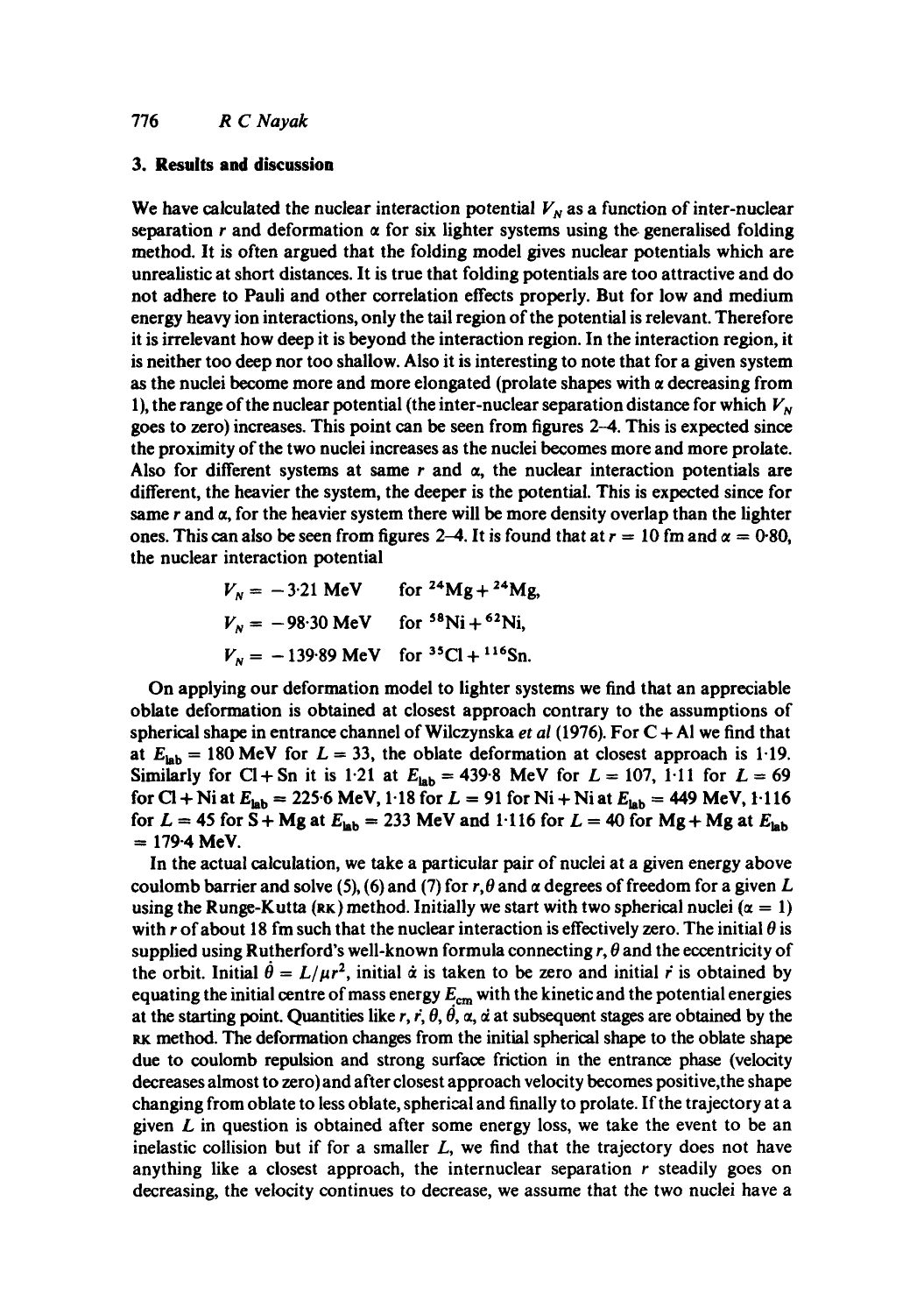tendency for fusion. The highest  $L$  for which the trapping occurs and the projectile is unable to come out is taken to be the critical angular momentum  $L_{cr}$  of the system at the given energy. All trajectories at a given energy below this  $L_{cr}$  are trapped, contributing to fusion. So after locating  $L_{cr}$ , we theoretically calculate fusion cross-section  $\sigma_{CF}$  using (21). Energy dependence of the system is studied by going over to different incident energies above coulomb barrier. Using different L,  $L_{cr}$  is located and  $\sigma_{cr}$  is again calculated using the new  $L_{cr}$  and the new  $E_{cm}$  of the system.

We have compared our nuclear interaction potential obtained from single folding calculation with the potential obtained from elastic scattering data in figure 4a for  $24Mg + 24Mg$ . The real part of the optical potential having W-Saxon form is

$$
V_N = \frac{V}{1 + \exp\left(\frac{r - R}{a}\right)}
$$

where  $V = 2.9$  MeV,  $a = 0.58$  fm and  $R = 8.65$  fm as given by Jachcinski *et al* (1981) obtained from a fitting with elastic scattering data. Using the experimental fusion data they have extracted coulomb barrier  $V_{CB} = 22.3 \pm 0.4$  MeV and barrier radius  $R_B = 8.9$  $\pm$  0.3 fm. After crossing  $R_B$  a trajectory is likely to be trapped. So a separation distance  $8.9 < r < 11$  fm or so is the relevant region of interaction where the magnitude of the two potentials can be compared. As seen from figure 4a for  $^{24}Mg + ^{24}Mg$  at  $r = 9, 9.5$ , 10, 10.5, 11 fm  $V_N = -(3.7, 1.95, 1, 0.5, 0.25)$  MeV from single folding calculation for spherical nuclei and  $V_N = -(1, 0.5, 0.28, 0.12, 0.05)$  MeV respectively from optical model fitting of elastic scattering data. Therefore, although the difference widens at



**Figure 4a.** Comparison of single folding nuclear interaction potential for  $24Mg + 24Mg$  for spherical case with the potential obtained from elastic scattering data.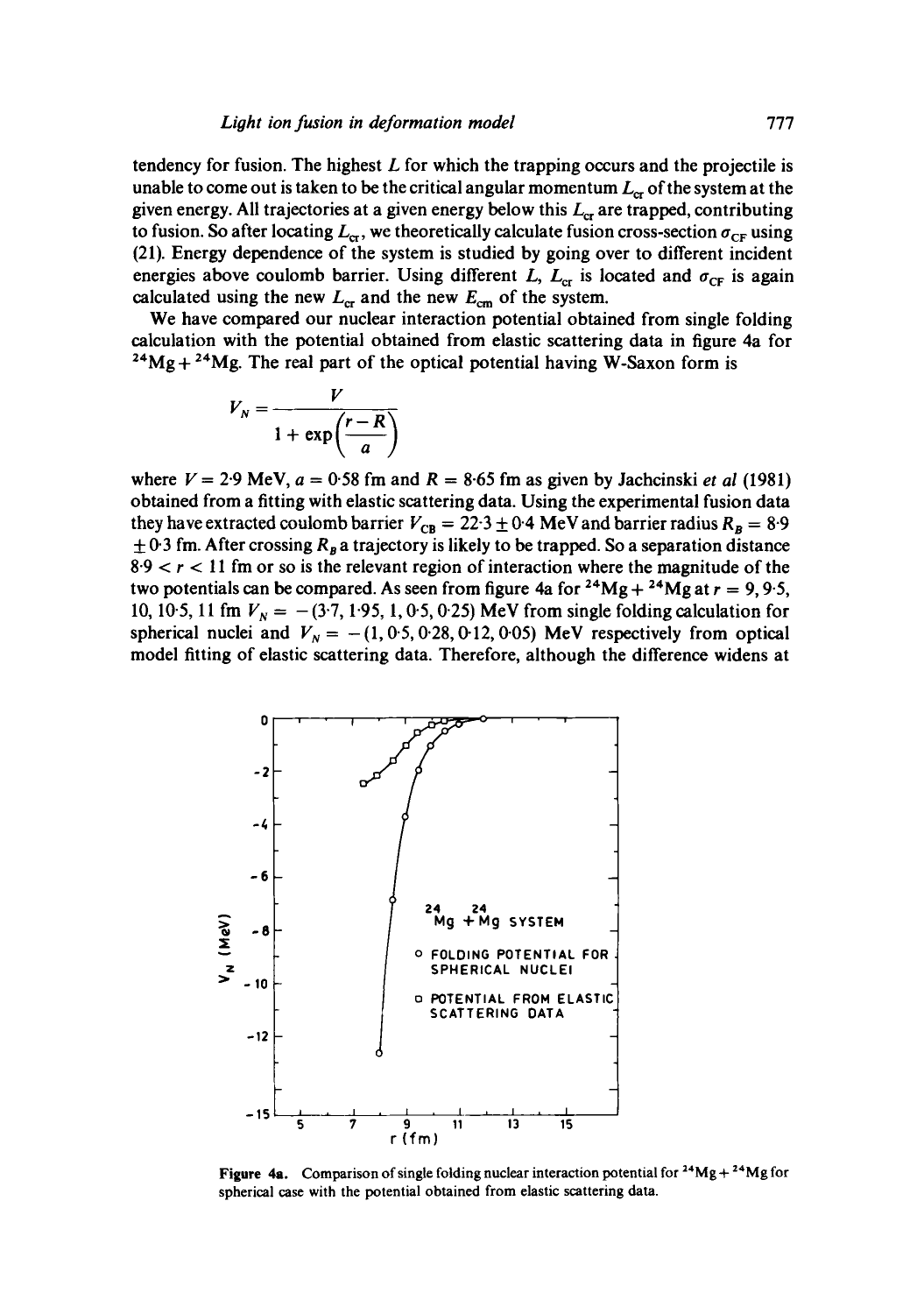short distances for these two potentials, yet in the region of interest they fairly agree. That is why it matters little though the forms of the two potentials differ drastically at short distances.

The two-slope-behaviour of fusion systematics is well understood theoretically and is observed experimentally in a number of systems that have been thoroughly investigated at a wide range of energies. As shown in (21), fusion cross-section depends on  $l_{cr}^2/E_{cm}$  for a particular pair of nuclei. At low incident energies above the s wave barrier, the fusion cross-section increases with energy because higher  $L$  potential pockets are explored and  $l_{cr}^2$  becomes the dominant term. But as we go to higher L, the potential energy pockets become more shallow due to the centrifugal term and finally the pockets disappear completely. Though increase in  $E_{cm}$  helps the projectile in seeing a higher L pocket, thereby increasing  $L_{cr}$  and hence  $\sigma_{CF}$ , yet after the pockets disappear, there is no guarantee that the projectile could be trapped. Even though we are free to increase  $E_{cm}$  indefinitely, we cannot increase  $I_{cr}$  without limit. For a particular pair of nuclei, the  $l_{cr}$  approaches a saturation value which limits the numerator of (21). Again in the denominator occurs  $E_{cm}$ , the increased value of which pulls  $\sigma_{CF}$  down. So  $\sigma_{CF}$  is bound to decrease at high energies. This clearly explains the increase of  $\sigma_{CF}$  initially and decrease of  $\sigma_{CF}$  at very high energies through a bend. The increase of  $\sigma_{CF}$  in the initial stage is very fast because for a small energy above the barrier, many partial waves contribute to fusion but at high energy decrease of  $\sigma_{CF}$  is rather gradual as  $L_{cr}$  becomes almost steady and  $E_{cm}$  term in the denominator of (21) slowly dominates over the numerator.

We have presented the fusion cross-sections obtained in our model calculation in figures 5-10. The increase of fusion cross-section initially above the coulomb barrier energy and its decrease at very high energies, giving a two-slope behaviour of fusion



**Figure 5.** Fusion cross-section  $\sigma_{CF}$  vs  $E_{cm}^{-1}$ .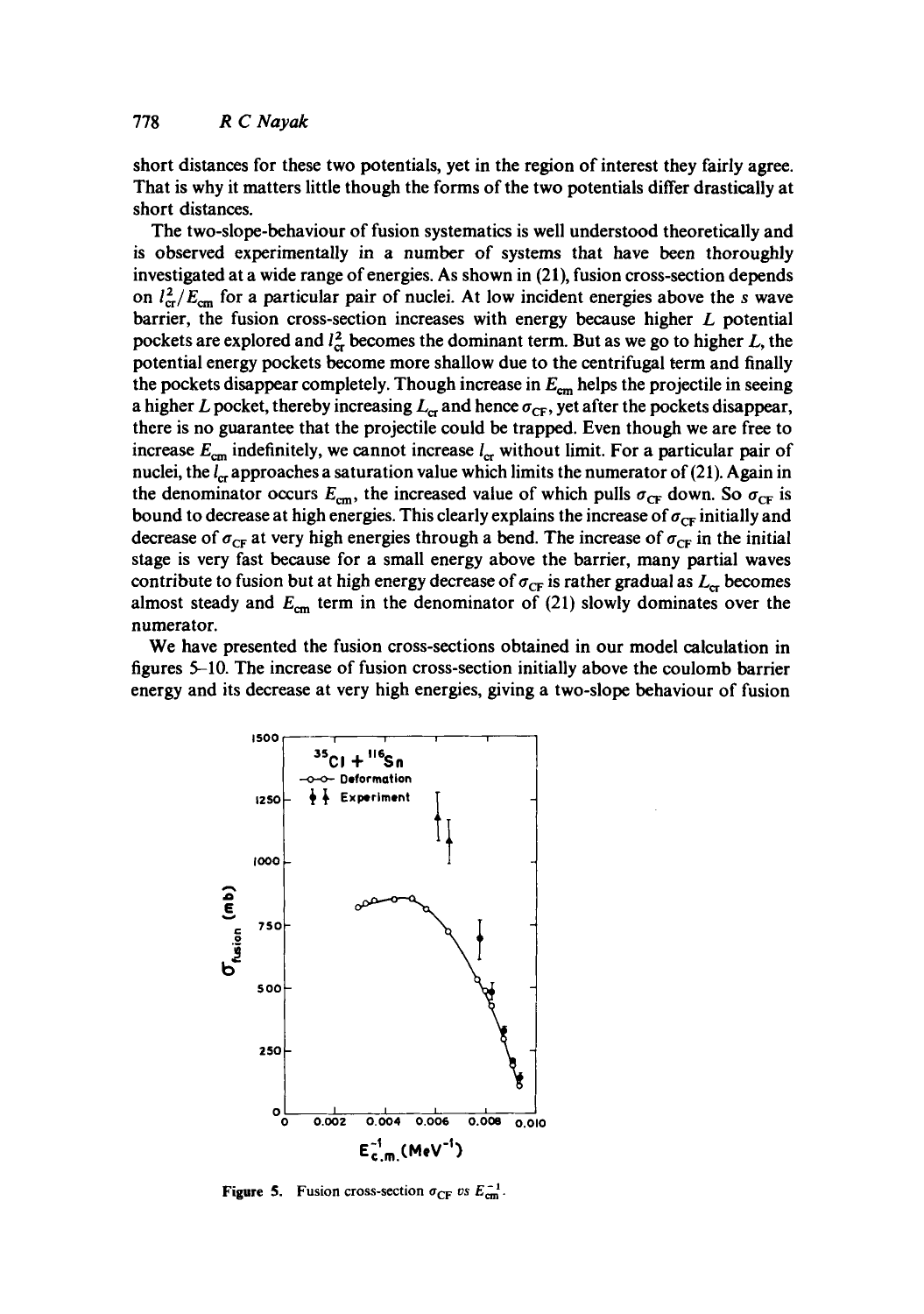

**Figure** 6. Same as figure 5.



**Figure** 7. Same as figure 5.

cross-section with a bend in between, have been obtained in our calculation. For all the systems studied by us, we find that for initial increase of incident energy above the coulomb barrier, increase of  $\sigma_{CF}$  is very fast but at higher energies, its decrease is very gradual. To know fusion systematics correctly, it is essential that a system must be thoroughly studied. At present, data are inadequate in certain cases.  ${}^{12}C + {}^{27}Al$  has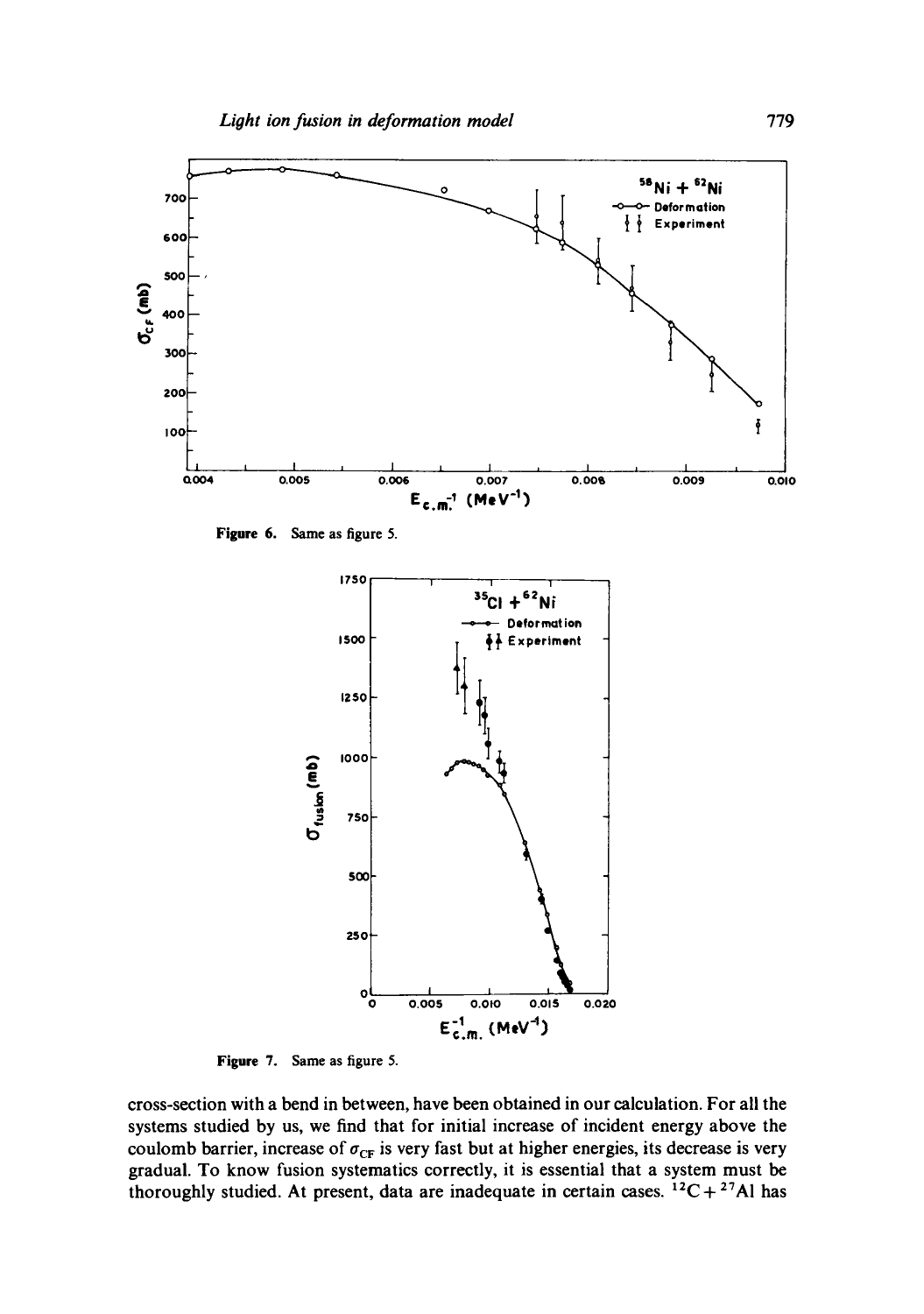

**Figure 8. Same as figure 5.** 



**Figure 9. Same as figure 5.** 

**been experimentally investigated thoroughly. The two-slope-behaviour and a bend at intermediate energy has been obtained experimentally. Our model calculations for this**  system agree well with experiment (figure 10). For the  $32S + 24Mg$  system (figure 8) our **results agree fairly with experiment. Experimental data are inadequate as the**  experiment has not been extended to very high energies, yet the trend for decrease of  $\sigma_{CF}$ **with increase of energy is well indicated. We have obtained the two-slope-behaviour in this case. Jachcinski** *et al* **(1981) studied 24Mg + 2\*Mg experimentally but the system**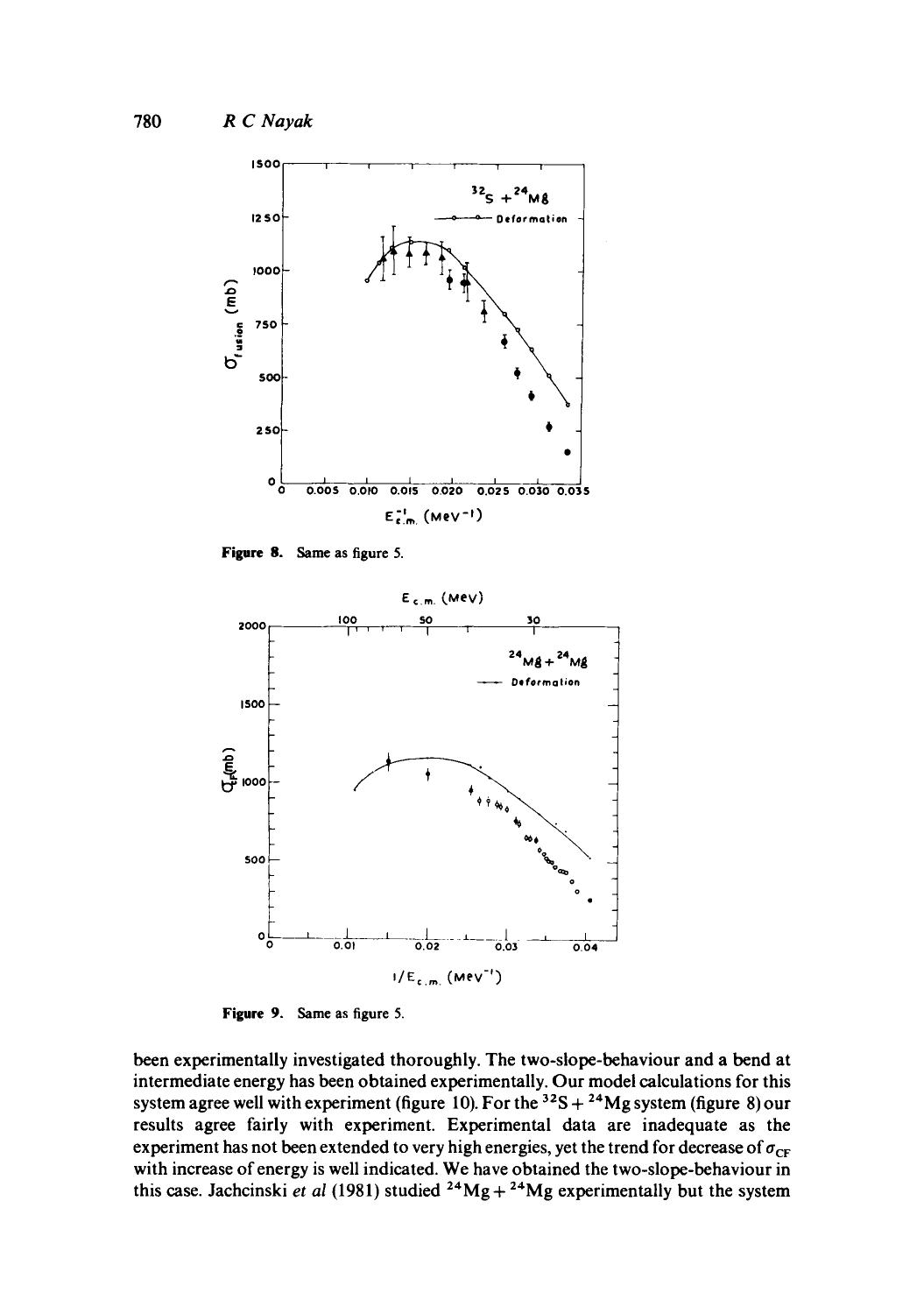

**Figare** 10. Same as figure S.

has not been investigated at high energies. In our model calculation we have obtained the two-slope-behaviour and the overall agreement with experiment is fairly good (figure 9). Sikora *et al* (1982) have experimentally investigated the <sup>58</sup>Ni + <sup>62</sup>Ni system. For this system our result agrees quite well with experiment and we have obtained the two-slope behaviour (figure 6).

In  ${}^{35}$ Cl +  ${}^{116}$ Sn (figure 5) and  ${}^{35}$ Cl +  ${}^{62}$ Ni (figure 7) systems our fusion systematics show the two-slope behaviour with a bend in between. The initial increase of  $\sigma_{CF}$  with energy and the decrease of  $\sigma_{CF}$  at high energies have also come up in our model calculations. Our fusion cross-sections fairly agree with experiment only at low energies in these two cases. But at high energies the disagreement is more pronounced. One of the reasons for this could be that the experimental fusion cross-sections are a little overestimated. Scobel *et a!* (1976) admitted that the fission fragments which they have included as arising from fusion might have arisen from asymmetric fission of inelastic origin. So the experimental  $\sigma_{CF}$  reported by them might be a little higher than the actual  $\sigma_{CF}$ . The other reason is that in our model the oblate shape at closest approach enhances the coulomb barrier resulting in reduction of  $L_{cr}$  and hence reduction of  $\sigma_{CF}$ . Experimentally the two-slope behaviour is not exhibited for  ${}^{35}Cl + {}^{62}Ni$ ,  ${}^{35}Cl + {}^{116}Sn$ and  $58Ni + 62Ni$ . Two-slope behaviour is a very well-known feature of fusion systematics but unless the systems are extensively studied at a wide range of energies, we cannot hope to get such a feature.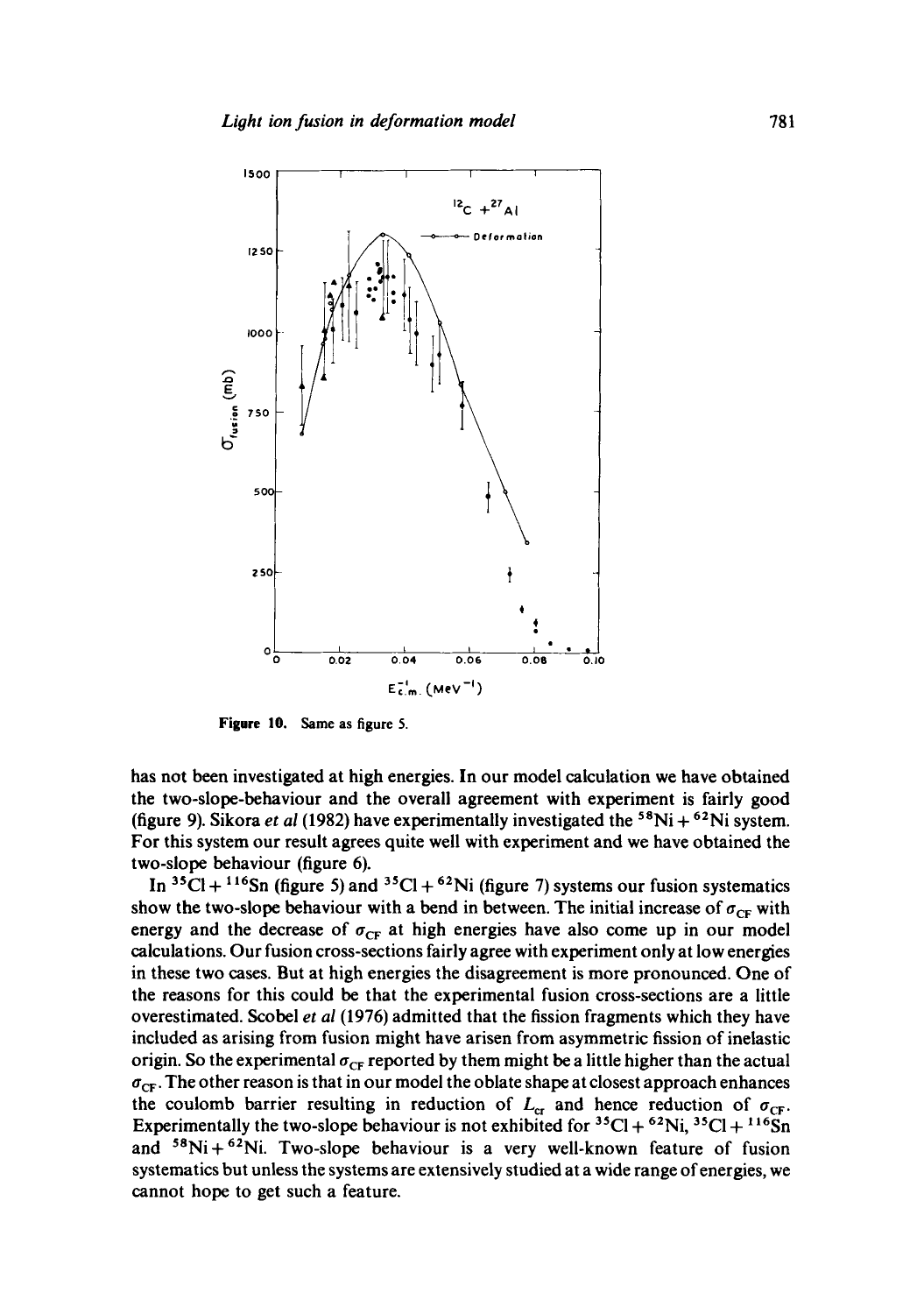An interesting outcome of the study of fusion systematics of light ions is the observation of structures or periodic oscillations in the energy dependence of fusion cross-sections. Now the oscillatory nature of fusion excitation functions of some light systems like  ${}^{12}C+{}^{12}C, {}^{12}C+{}^{24}Mg, {}^{12}C+{}^{16}O$  and  ${}^{16}O+{}^{16}O$  is surprising. Again absence of such structures for some neighbouring interacting nuclei is also surprising. The presence and absence of oscillations in fusion cross-sections in some systems reflects the role of the clusters present in the nuclei.  $^{24}Mg + ^{24}Mg$  system was studied experimentally by Jachcinski *et al (1981)* with such a perspective. They found a structureless fusion cross-section increasing with incident energy above the barrier in line with Gutbrod *et al* (1973) and Glas and Mosel (1975) at low energies. No oscillation is observed in fusion cross-section. Since it has not been studied at high energies experimentally, Jachcinski *et al* (1981) have not been able to provide the nature of the curve at high energies. We have theoretically studied the system at high energies and have obtained decrease of fusion cross-section at high energies and an intermediate bend in line with predictions of Glas and Mosel (1975).

## **4. Conclusion**

We have developed a classical friction model for the scattering of deformed nuclei to describe capture processes for comparatively lighter heavy ions. We have incorporated the spheroidal deformation dynamically into our model. In ion-ion collision Birkelund *et ai* (1979) use the well-known expression for reduced mass even up to a separation distance of 0.2 fm which is not justified. But in our model the half density surface separation is greater than 2 fm even for most penetrating trajectories. So the two-body dynamics remains clean throughout the entire collision process.

We find that the two-slope behaviour of fusion systematics is well reproduced in our model. For  $58Ni + 62Ni$  our model gives fusion cross-sections well within the experimental uncertainties. For  $^{24}Mg + ^{24}Mg$  at low energies, our capture crosssections differ significantly from experiment. Gross and Satpathy (1981, 1982) and Satpathy (1982) have also noticed similar overshooting of capture cross-sections for light ions at low energies. They argue that the density profile for a heavy system and a light system cannot be similar. For light systems they have modified the strength of W-Saxon potential to  $V_0 = -40$  MeV and diffuseness coefficient to  $a_p = 0.45$  fm from  $V_0 = -50$  MeV and  $a_p = 0.65$  fm. This agrees with experiment.

## **Acknowledgements**

The author is grateful to Prof. L. Satpathy for his interest in the work, for discussions with him and for a critical reading of the manuscript. He is thankful to Prof. D H E Gross (Berlin) for past useful communications.

## **References**

Birkelund J R, Tubbs L E, Huizenga J R, De J N and Sperber D 1979 *Phys. Rep.* 56 107 Deubler H H and Dietrich K 1977 *Nucl. Phys.* A277 493 Galin J, Guerreau D, Lefort M and Tarrago X 1974 Phys. Rev. C9 1018